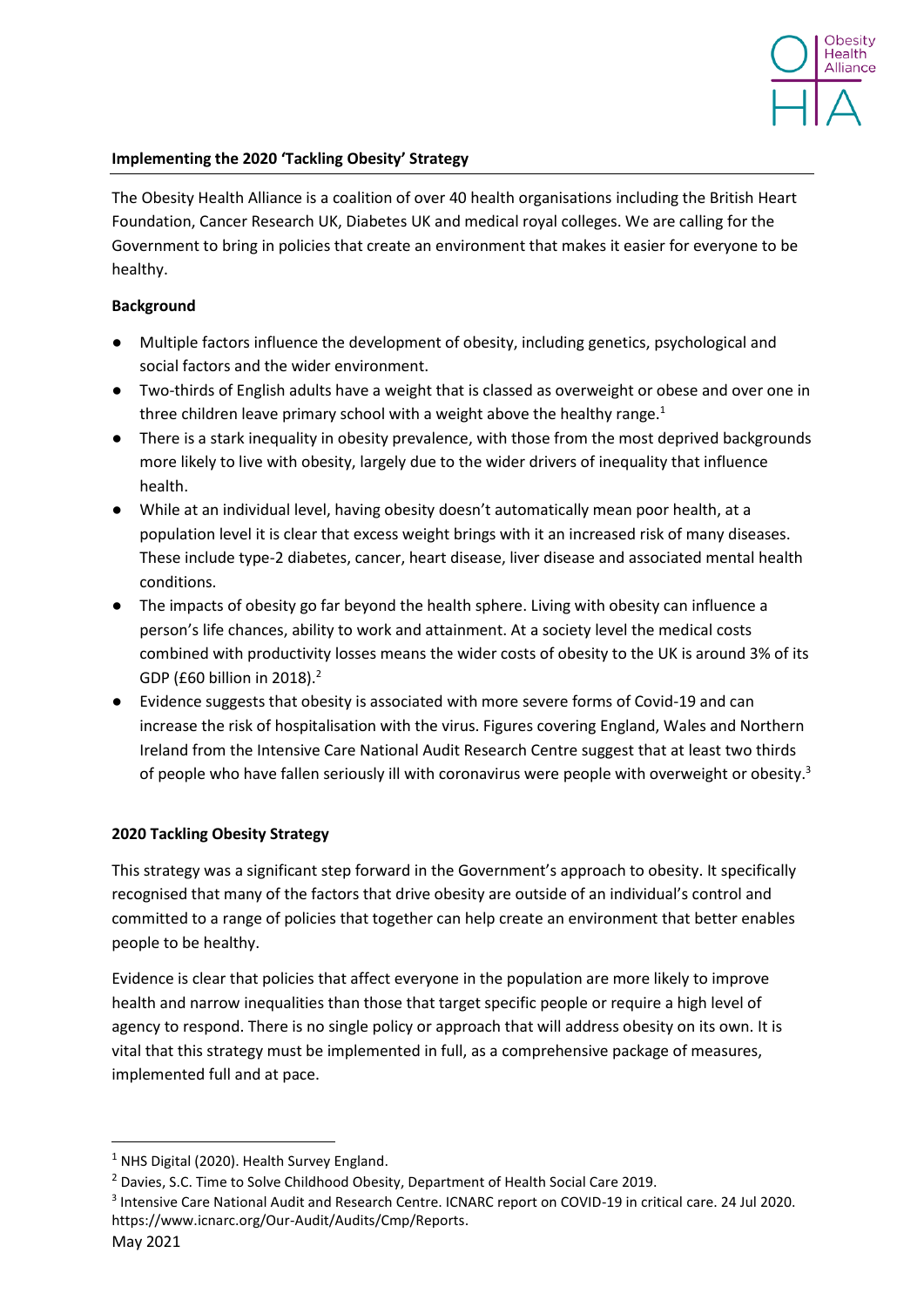Overview of commitments and progress

| <b>Commitment</b>                                 | <b>Progress</b>                                    |
|---------------------------------------------------|----------------------------------------------------|
| Introduce a 9pm watershed on unhealthy food       | Restrictions will be bought in by the end of       |
| adverts on TV and consider a total ban online     | 2022.                                              |
|                                                   | Government has committed to a 9pm                  |
|                                                   | watershed on TV an 'online ban' of unhealthy       |
|                                                   | food and drink adverts but has not published       |
|                                                   | further detail.                                    |
|                                                   |                                                    |
| End multi-buy promotions and location-based       | Restrictions will apply to foods high in fat, salt |
| promotions of unhealthy food in retail outlets    | and sugar that are associated with child obesity   |
| and online.                                       | and will be brought in April 2022.                 |
|                                                   | Exemptions for SMEs.                               |
| Require large food outlets to include calorie     | Restrictions will be bought in April 2022.         |
| information on menus.                             | Outlets can provide plain menus for those who      |
|                                                   | may find this information triggering.              |
| Expand NHS weight management services             | £100 million funding package announced for         |
|                                                   | 2021/2022                                          |
| Gather views and evidence on our current          | Consultation held in 2020.                         |
| 'traffic light' label to help people make healthy |                                                    |
| food choices                                      |                                                    |
| Consultation on introducing calorie information   | No progress. Consultation expected in summer.      |
| on alcohol products.                              |                                                    |
| Introduce a new campaign with evidence-based      | Campaign active in summer 2020 and January         |
| tools and apps with advice on how to lose         | 2021.                                              |
| weight and keep it off                            | No evaluation available.                           |

# **Where does the Government need to go further?**

# Junk food advertising

- A wealth of evidence shows there is a clear link between food advertising and the food children prefer. Advertising influences what food children eat, how much they eat and leads to them 'pestering' parents to buy unhealthy products.
- Children see over 15 billion unhealthy food adverts online alone every year. So, restrictions need to be as comprehensive as possible, with minimal exemptions, to ensure their effectiveness.
	- o A 9pm watershed on junk food adverts on TV has the potential to reduce the number of children with obesity by 4.6% and with overweight (including obesity) by 3.6%, equivalent to 40,000 fewer children with obesity and 120,000 fewer children with overweight.<sup>4</sup>
	- $\circ$  A total ban on junk food adverts online could lead to children eating 12.5 billion FEWER calories a year. That's equivalent to 1.2 million doughnuts a week.<sup>5</sup>

<sup>4</sup> Mytton OT, Boyland E, Adams J, Collins B, O'Connell M, Russell SJ, et al. The potential health impact of restricting less-healthy food and beverage advertising on UK television between 05.30 and 21.00 hours: A modelling study. PLoS Med (2020) 17(10): e1003212.

May 2021 <sup>5</sup> Obesity Health Alliance (2021). 'Get in the Bin' The impact of ending junk food adverts online.